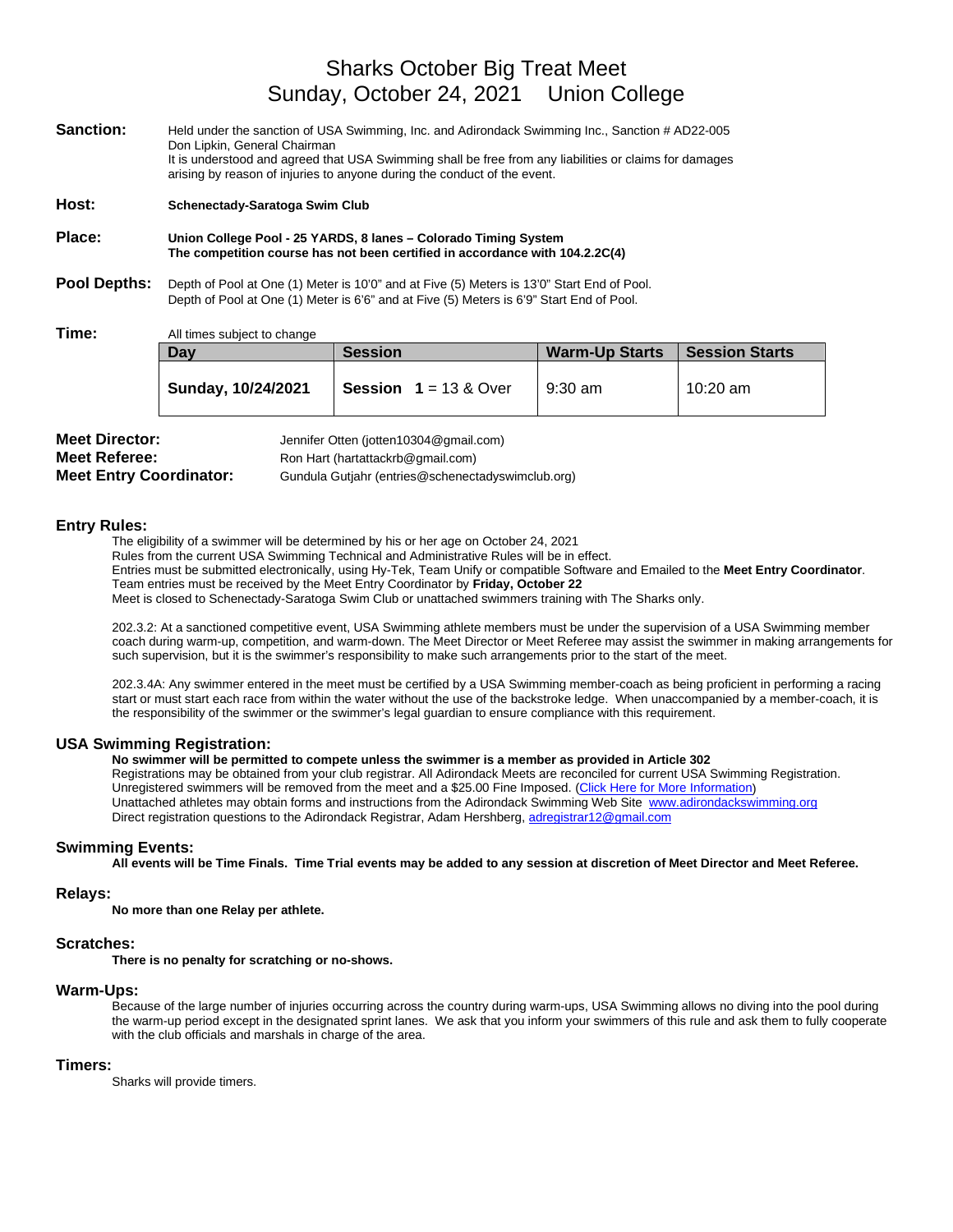# Sharks October Big Treat Meet Sunday, October 24, 2021 Union College

#### **Deck Entries:**

Adirondack Swimming has agreed to allow Deck Entries at AD Meets under the following conditions;

1. Athlete must be USA-S Registered and show Proof of Registration (those already in meet have been confirmed as registered).

Acceptable forms of Proof of Registration are: USA-Swimming ID or USA-Swimming Club Portal Team Listing or Deck Pass.

**If athlete cannot prove USA-S Registration, Adirondack accepts Deck Registration***,* **to UN-AD (unattached) at an LSC fee of \$60.00 plus the current USA Swimming Registration fee.**

## **DECK REGISTRATIONS WILL NOT BE MADE WITH ANY TEAM ASSOCIATION, PLEASE DO NOT ASK.**

3. Coach makes the request for the entry.

4. All Deck Entries will be allowed at the discretion of a combined decision of the Meet Director and the Meet Referee.

5. Deck Entries are Subject to a \$1.00 Surcharge, Per Entry, which applies to All Entries, Individual or Relays.

#### **Meet Policy:**

Use of Audio or Visual Recording Devices, including a Cell Phone, is not permitted behind the starting blocks, including any spectator area behind the starting blocks, in changing areas, rest rooms or locker rooms.

Changing into or out of swimsuits other than locker rooms or other designated areas is prohibited.

Operation of a drone, or any other flying apparatus, is prohibited over the venue (pools, athlete/coach areas, spectator areas and open ceiling locker rooms) any time athletes, coaches, officials and/or spectators are present.

No one will be allowed on the deck except USA-S Registered Officials and USA-S Registered Coaches with Current Certifications, USA-S Registered Swimmers and Meet Marshalls and Timers on Shift.

All Officials and Coaches are Required to display USA Swimming Credentials (USA Swimming Membership Card) while on deck. If, at an AD Sanctioned Meet, an individual is found on deck, acting in any coaching capacity and is determined to be out of compliance with USA Swimming requirements for coaches, that individual will be removed from the deck and the represented club will be fined \$250. Any swimmer found in an unauthorized area will be asked to immediately leave the premises. No exceptions. Each team is responsible for supervising its members.

All applicable adults participating in or associated with this meet acknowledge that they are subject to the provisions of the USA Swimming Minor Athlete Abuse Prevention Policy ("MAAPP"), and that they understand that compliance with the MAAPP policy is a condition of participation in the conduct of this competition.

An inherent risk of exposure to COVID-19 exists in any public place where people are present. COVID-19 is an extremely contagious disease that can lead to severe illness and death. According to the Centers for Disease Control and Prevention, senior citizens and individuals with underlying medical conditions are especially vulnerable.

USA Swimming, Inc., cannot prevent you (or your child(ren)) from becoming exposed to, contracting, or spreading COVID-19 while participating in USA Swimming sanctioned events. It is not possible to prevent against the presence of the disease. Therefore, if you choose to participate in a USA Swimming sanctioned event, you may be exposing yourself to and/or increasing your risk of contracting or spreading COVID-19.

BY ATTENDING OR PARTICIPATING IN THIS COMPETITION, YOU VOLUNTARILY ASSUME ALL RISKS ASSOCIATED WITH EXPOSURE TO COVID-19 AND FOREVER RELEASE AND HOLD HARMLESS USA SWIMMING AND [THE LSC] AND EACH OF THEIR OFFICERS, DIRECTORS, AGENTS, EMPLOYEES OR OTHER REPRESENTATIVES FROM ANY LIABILITY OR CLAIMS INCLUDING FOR PERSONAL INJURIES, DEATH, DISEASE OR PROPERTY LOSSES, OR ANY OTHER LOSS, INCLUDING BUT NOT LIMITED TO CLAIMS OF NEGLIGENCE AND GIVE UP ANY CLAIMS YOU MAY HAVE TO SEEK DAMAGES, WHETHER KNOWN OR UNKNOWN, FORESEEN OR UNFORESEEN, IN CONNECTION THEREWITH.

This statement (Covid-19) shall also be included in heat sheets.

## **Services & Special Procedures:**

Due to the ongoing pandemic, the following special provisions will be in effect:

- 1. No concession sales, vendor services or in-person spectating will be allowed. Deck/ facility access will be limited to the minimum personnel necessary to affect the competition. Access questions or special needs should be arranged via the Meet Director or Meet Referee, in advance.
- 2. COVID health screening will be conducted in accordance with the team's published protocols and NY health department guidance.
- 3. Remote video streaming of the events, either live or recorded, will be attempted. Participants and guardians will be provided with internet access instructions for this service.

### **Disabled Athletes:**

Adirondack Swimming welcomes athletes with disabilities. Athletes with disabilities are required to contact the Meet Director at least 2 weeks in advance of the meet so that provisions can be made for any special accommodations.

#### **Entry Fees:**

The entry fees are \$4.50 per individual event (and time trial events), which includes the \$.50 AD travel fund surcharge, relays will be free but there will be a \$2.00 per swimmer surcharge.

### **Photographers:**

Only Professional Photographers or Videographers hired by the host team or Press Photographers, who have been approved in advance by the meet director, will be allowed on deck. A Photographer Registration form must be completed and submitted to the meet director for approval, prior to the meet. Forms are available on the Adirondack Swimming website as well as from the Meet Director.

#### **Awards:**

**There will be no awards**